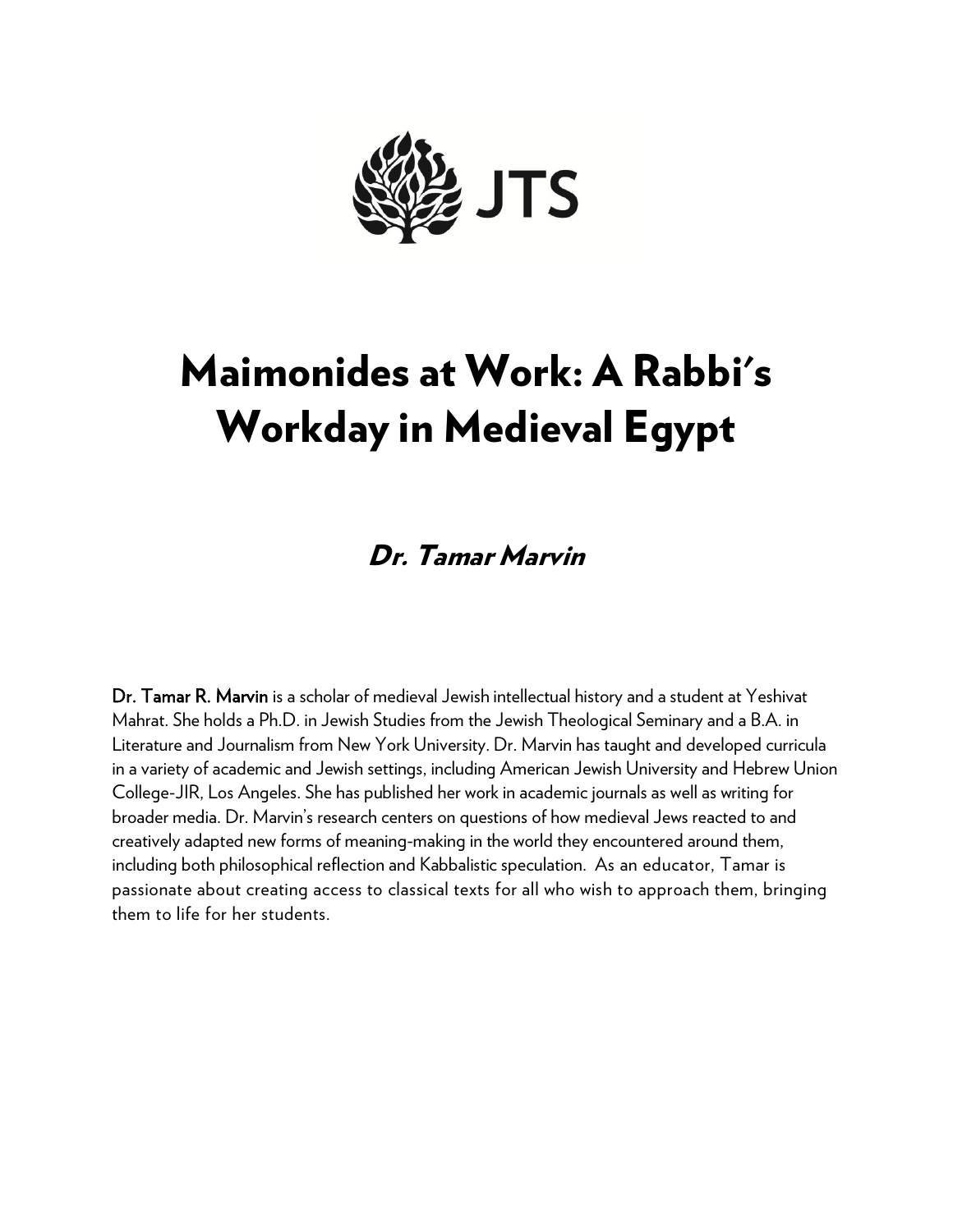### **1: Letter to Samuel Ibn Tibbon**, September 1199

Now G-d knows that in order to write this to you I have escaped to a secluded spot, where people would not think to find me, sometimes leaning for support against the wall, sometimes lying down on account of my excessive weakness, for I have grown old and feeble.

But with respect to your wish to come here to me, I cannot but say how greatly your visit would delight me, for I truly long to converse with you, and would anticipate our meeting with even greater joy than you. Yet I must advise you not to expose yourself to the perils of the voyage, for beyond seeing me, and my doing all I could to honor you, you would not derive any advantage from your visit. Do not expect to be able to confer with me on any scientific subject for even one hour either by day or by night, for the following is my daily occupation:

I reside at Misr [Fustat, or Old Cairo] and the sultan resides at al-Qahira [New Cairo]; these two places are two Shabbat days' journey [about 1.5 miles] distant from each other. My duties to the sultan are very heavy. I am obliged to visit him every day, early in the morning; and when he or any of his children, or any of the inmates of his harem are indisposed, I dare not quite Cairo, but must stay during the greater part of the day, and even if nothing unusual happens, I do not return to Fustat until the afternoon. Then I am almost dying with hunger. I find the ante-chambers filled with people, judges and bailiffs, friends and foes— a mixed multitude, who await the time of my return.

I dismount from my animal, wash my hands, go forth to my patients, and entreat them to bear with me while I partake of some light refreshments, the only meal I take in twenty-four hours. Then I attend to my patients, write prescriptions and directions for their various ailments. Patients go in and out until nightfall, and sometimes even, I solemnly assure you, until two hours and more into the night. I converse with and prescribe for them while lying down from sheer fatigue, and when night falls I am so exhausted that I can scarcely speak.

In consequence of this, no Jew can have any private interview with me except on Shabbat. On that day the whole congregation, or at least the majority of the members, comes to me after the morning service, when I instruct them as to their proceedings during the whole week; we study together a little until noon, when they depart. Some of them return, and read with me after the afternoon service until evening prayers. In this manner I spend the day. I have related to you only a part of what you would see if you were to visit me.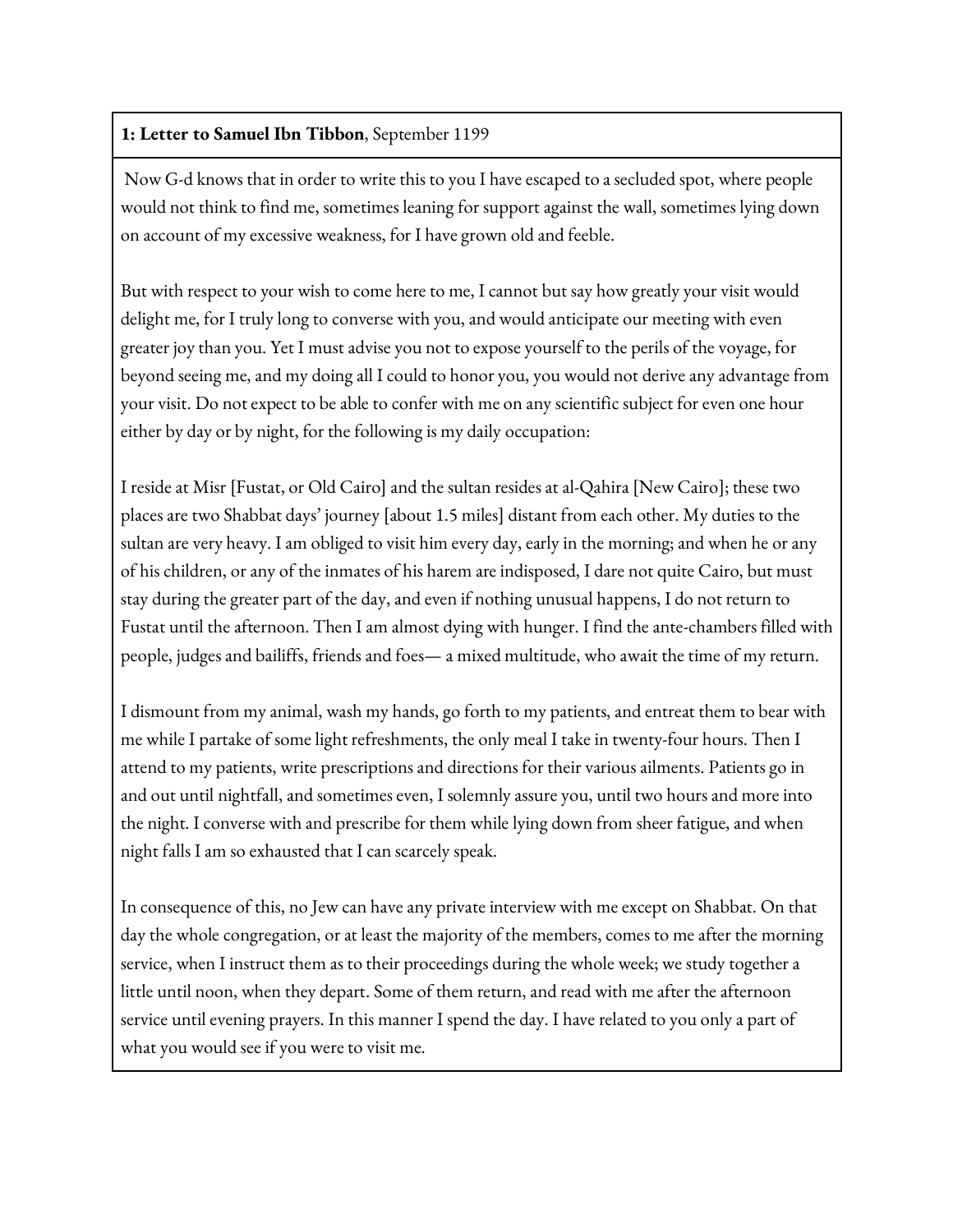#### **2: Maimonides,** Mishneh Torah**, Laws of Torah Study**

**3:7** Make your study of the Torah paramount and your secular work incidental, and do not say, when I will be unoccupied then I will study, lest you will never be unoccupied.

**3:10** Nevertheless, whosoever sets his heart to pursue the study of the Torah but do no secular work at all, and permits himself to be supported by charity, behold him, he blasphemed the Name, and degraded the Torah, and shadowed the light of religion, and caused evil to be brought upon himself, and deprived his own life from its share in the world to come; because it is forbidden to enjoy aught in this world in return of the study of the words of the Torah. The sages said: "Whosoever enjoys aught in return of the study of the words of the Torah takes his own life away from the world" (Pirke Abot, 4.7). They have, moreover, commanded and said: "Thou shalt not make them a garland by which to be considered great nor a spade to dig with them" (Ibid.). Again they have commanded and said: "Love manual labor and hate rank". (Pirke Avot, 1:10); whosoever studies the Torah and does not acquire at the same time a manual trade his knowledge of the Torah will be nullified and bring about sin" (Ibid. 2.2.). The end of this will be that he will rob people for his living.

**3:13** Although it is mandatory to study by day and by night, no man acquires most of his wisdom at any but during night-time. Therefore, whosoever desires to attain the crown of the Torah should take care of all of his nights, not to spend even one of them in sleeping, eating, drinking, conversation, or in like matters, but in study of the Torah and in matters of wisdom.